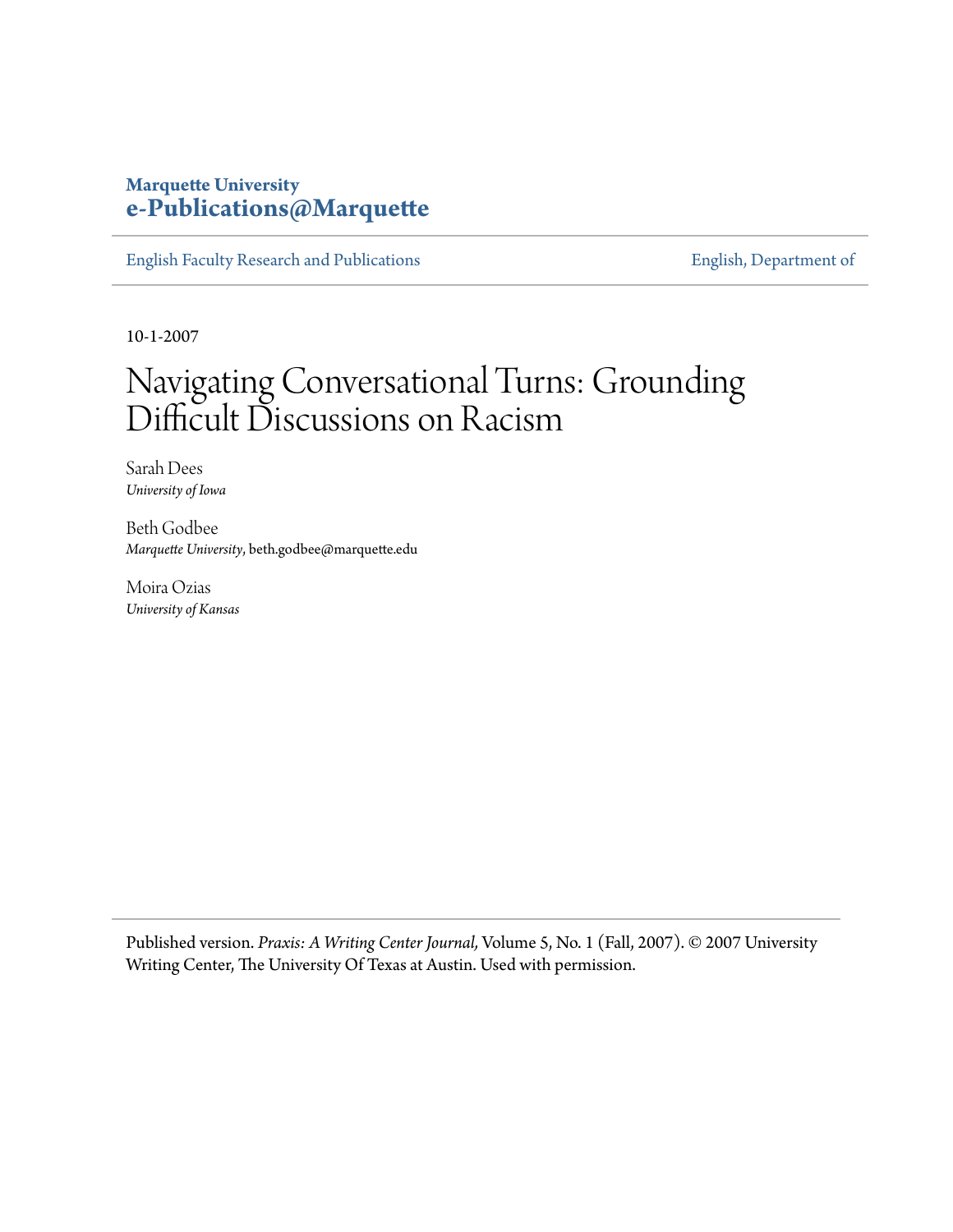# **Praxis: A Writing Center Journal**

## **Sections**

Focus **Columns Consulting Training** News & Announcements About Us

## **Archives**

### Browse past issues of Praxis

## **Submissions**

Submit an article to Praxis

## **Search**

Search

## **Related Links**

Writing Center Journal Writing Lab Newsletter The Dangling Modifier International Writing Centers Association IWCA Update National Conference on Peer Tutoring in Writing PeerCentered Blogging Pedagogy Undergraduate Writing Center Home | Focus | Columns | Consulting | Training | News & Announcements | About Us | Archives | Submissions

Home » Archives » Fall 2007 (Volume 5 Issue 1) - Diversity in the Writing Center

# **Navigating Conversational Turns: Grounding Difficult Discussions on Racism**

*by Sarah Dees, University of Iowa, Beth Godbee, University of Wisconsin, Moira Ozias, University of Kansas*

### **Avoiding evasions when discussing race in the writing center**

This issue of *Praxis* focuses our attentions and intentions on "diversity in the writing center." This focus seems inherently "good": diversity is something everyone can, and should, support. We find, however, that this diversity work gets really exciting, unnerving, and potentially frustrating—but still good—when we think about how differences are more than just differences: they become unfair organizers of our lives, providing some of us with fewer opportunities, less insider knowledge, and limited access. Other articles in this issue take up gender, language, culture, physical ability, and learning style. In our piece, we invite you to consider how race intersects with these other differences, influencing "deeply embedded logics and patterns" of everyday writing center practice (Geller et al., 87). We also want you to consider with us what makes conversations about racism difficult and what we might do to sustain open, honest, and still difficult conversations with an aim toward dismantling the systematic racism that shapes our lives.

**[C]onversations that start out as explicitly about racism often turn into conversations focused on language differences. This pattern of evasion [...] detracts from efforts to identify and work against systematic racism.**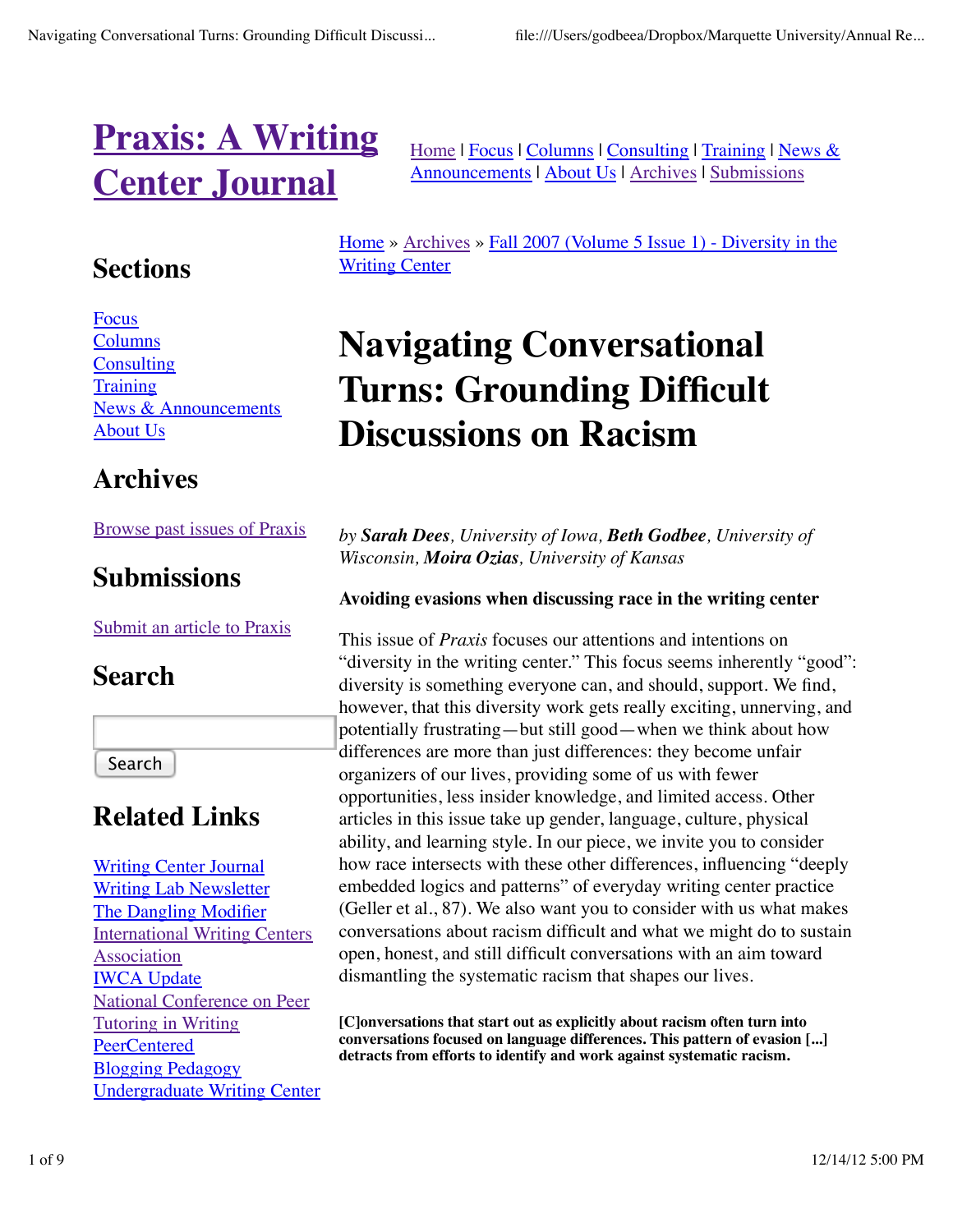While the three of us currently work at predominantly white institutions in the Midwest, we see and recognize individual acts of racism on college campuses across institutional types and across the United States. These instances happen in writing centers, such as when a tutor of color is mistaken as a client rather than colleague, this same tutor is believed to work well with African-American writers as she can understand "their dialect," or a Latina tutor is believed to speak Spanish when she speaks only English. Systematic racism can be more difficult to identify because by definition it gives foundation to the systems and institutions that organize our lives, that we often take for granted as "normal." What does it mean that so many writing center directors are white? How do we explain that in a town with two colleges the state institution can afford a writing center, while the tribal college cannot? And why do many conversations about these issues get diverted and silenced?

While struggling against racism is everyone's responsibility, we see that writing center staff—tutors and directors alike—have a special and important role to play in antiracism. Not only do we help writers understand the socially embedded nature of literacies, which gives us a unique perspective into the notion of constructed inequity, but we also work closely and collaboratively with writers across the curriculum, which gives us insight into and influence on the future of disciplines themselves. Often institutionally located "in between" (Sunstein), writing centers are positioned to influence campus climate and to collaborate with students, instructors, and staff members in reimagining writing and literacy as well as power and privilege. Writing centers are places where different dialogues meet, where we challenge our own assumptions, and where we ultimately work to change them. By conditioning ourselves to talk about racism, we will be able to ask difficult questions and pursue conversations with students who come into the center, which in turn can influence the work students do across campus, in courses, and within disciplines. Those of us who work in writing centers are not only individual agents with the social responsibility to address racism, but also members of larger institutions empowered to raise difficult questions, to rethink our daily practices, and to effect change on our campuses and surrounding communities.

We believe, therefore, that antiracism is not only worth our time and attention but also a process of internal and external transformation—of looking critically within the writing center at the same time as looking outward to the campus and community. Critical reflection often begins during staff meetings, colloquia, and conferences; however, there can be setbacks in these dialogues. What we have observed in professional development with predominantly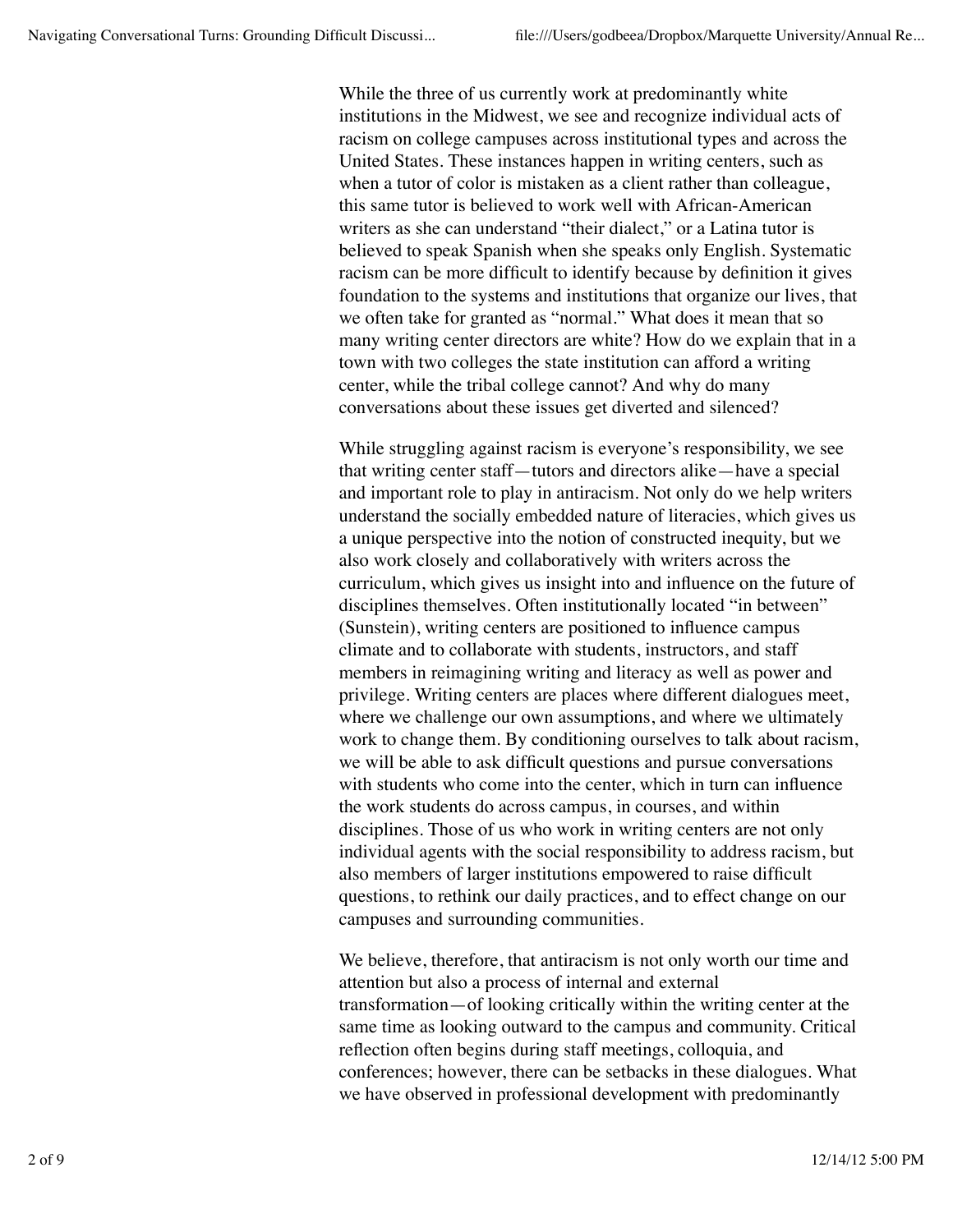white writing center members is that conversations that start out as explicitly about racism often turn into conversations focused on language differences. This pattern of evasion worries us, as it detracts from efforts to identify and work against systematic racism and leads to suggestions for changing individual writers, rather than institutions. By focusing on language differences, and by implication language change, we push aside analysis of systems and instead put the onus on individual students who are often most disadvantaged by those systems. To address this troublesome conversational turn, we first describe the pattern we have observed and then propose strategies for grounding conversations, strategies we have identified in the literature on teaching and organizing for social change.

### **A Pattern of Evasion**

**When those of us who work in writing centers veer away from talk about racism, we reinforce the common tropes of "color blindness" and "cultural diversity" by default.**

This pattern of evasion, as we have observed and to which we have sometimes contributed, involves a shift in conversation from an explicit focus on racism to a general focus on language differences independent of race. Those involved discuss tutorials in binary terms of native versus non-native English speakers, but give little attention to the ways that race shapes tutors' interactions with writers, including both tutors and writers who are international students. Rather than explore white privilege, participants talk about their language privilege and propose ways for working more effectively with non-native speakers of English, assuming most often that these writers are unaffected by their race in the United States.[1] This pattern is itself a form of systematic, silent racism that impedes antiracist work. The following anecdotes illustrate manifestations of the pattern, as we have observed them in both face-to-face and online forums:

• During a workshop at a professional conference, facilitators ask participants to identify ways they benefit from white privilege in an exercise modeled after Peggy McIntosh's "White Privilege: Unpacking the Invisible Knapsack." One person instead identifies her language privilege as a native English speaker, and other participants (primarily writing center directors) extend the conversation about language, asking for strategies in working with international students and whether universities do a disservice to students who are accepted without "adequate" language knowledge. The facilitators make several moves to bring the conversation back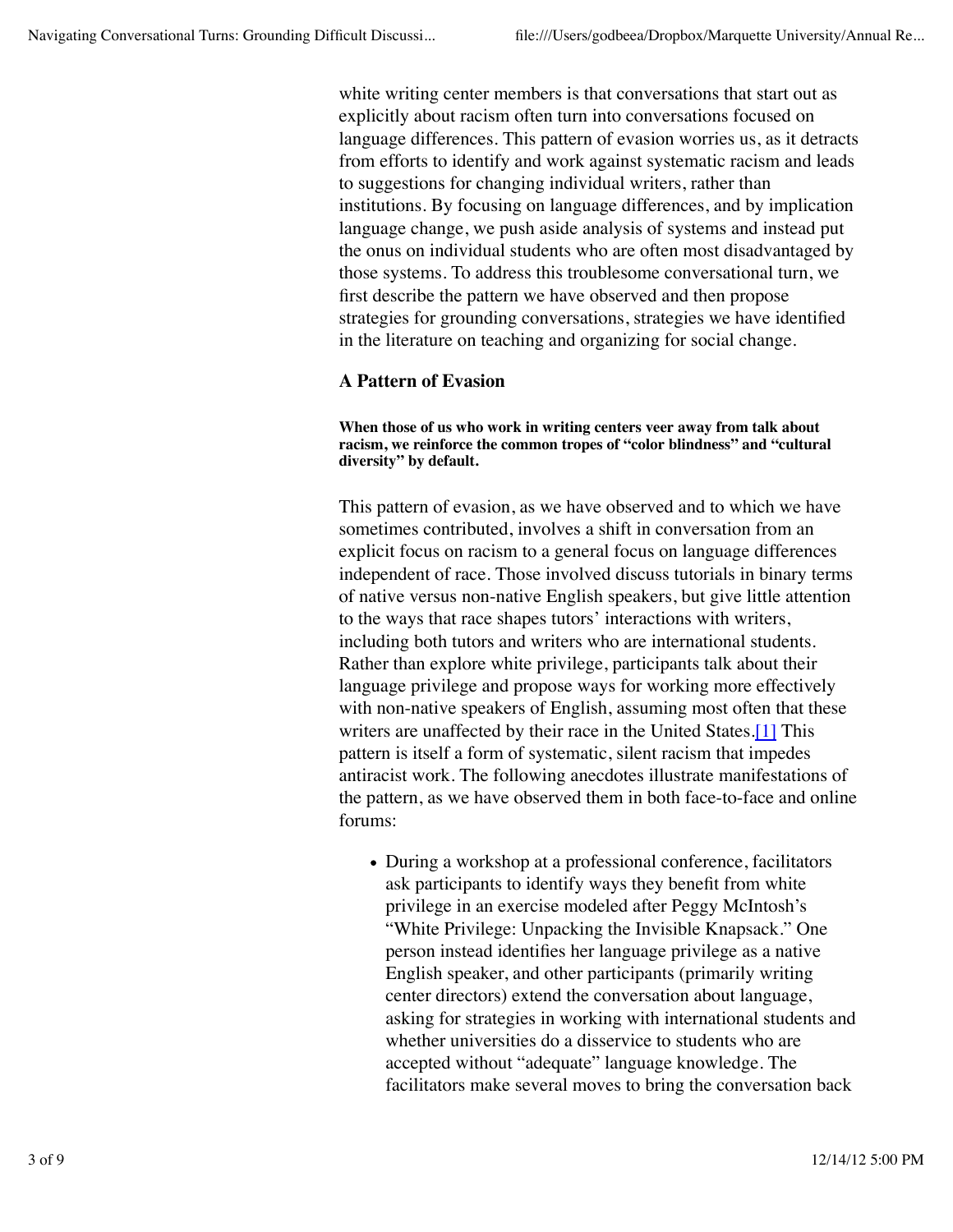to race privilege, but participants continue to ask about English-language teaching. Although several participants indicate that the international students they describe are people of color (primarily Asian), they never discuss the racism facing these students, nor consider their own participation in white privilege.

- During ongoing staff education meetings, tutors participate in one of two discussions of white privilege. One group distinguishes individual acts of racism from systematic racism, which they see as more subtle, but with more wide-reaching effects. Members of the group agree that, as white people, they each enjoy privileges because of skin color; they brainstorm ways to work against this system in the present and future. The second group's conversation is very different: within a few conversational turns, the topic shifts to language difference, which seems a natural progression to nearly all of the tutors. One tutor mentions that it is difficult to be different from the norm and provides the example of international students. The conversation focuses on language barriers facing secondlanguage learners.
- On a graduate student listserv, a writing instructor of color identifies racism he has experienced on campus. His email is personal at the same time as attempting to open a pedagogical and professional conversation about systematic racism. Email respondents write that discussions of race privilege should be paired with consideration of gender, sexuality, and especially language. They consider the challenges facing international students, suggesting strategies for better serving people in the department who are stereotyped by language difference, and they divert the original concern about racism.

As illustrated in these cases, what we see are not loud objections to talk about racism, but more subtle shifts in conversation that could result from varied motivations: from denial or defensiveness (Barron and Grimm), from the taboos surrounding race as a topic of discussion (Tatum; Villanueva), or from a sense that our identities are layered and that a focus on race ignores other oppression hierarchies (Frye). Whatever the reason, discussions such as those described above tend to focus on inequities based on language differences and, by extension, citizenship—but ignore the systematic racism that underlies and complicates such inequalities, especially in a US context. Perhaps by focusing on language privilege, tutors and directors feel that they are addressing white privilege, since language, citizenship, and race are linked within understandings of "new racism." As Victor Villanueva explains, in recent years our rhetoric has emphasized identity politics: multiple religions, cultures,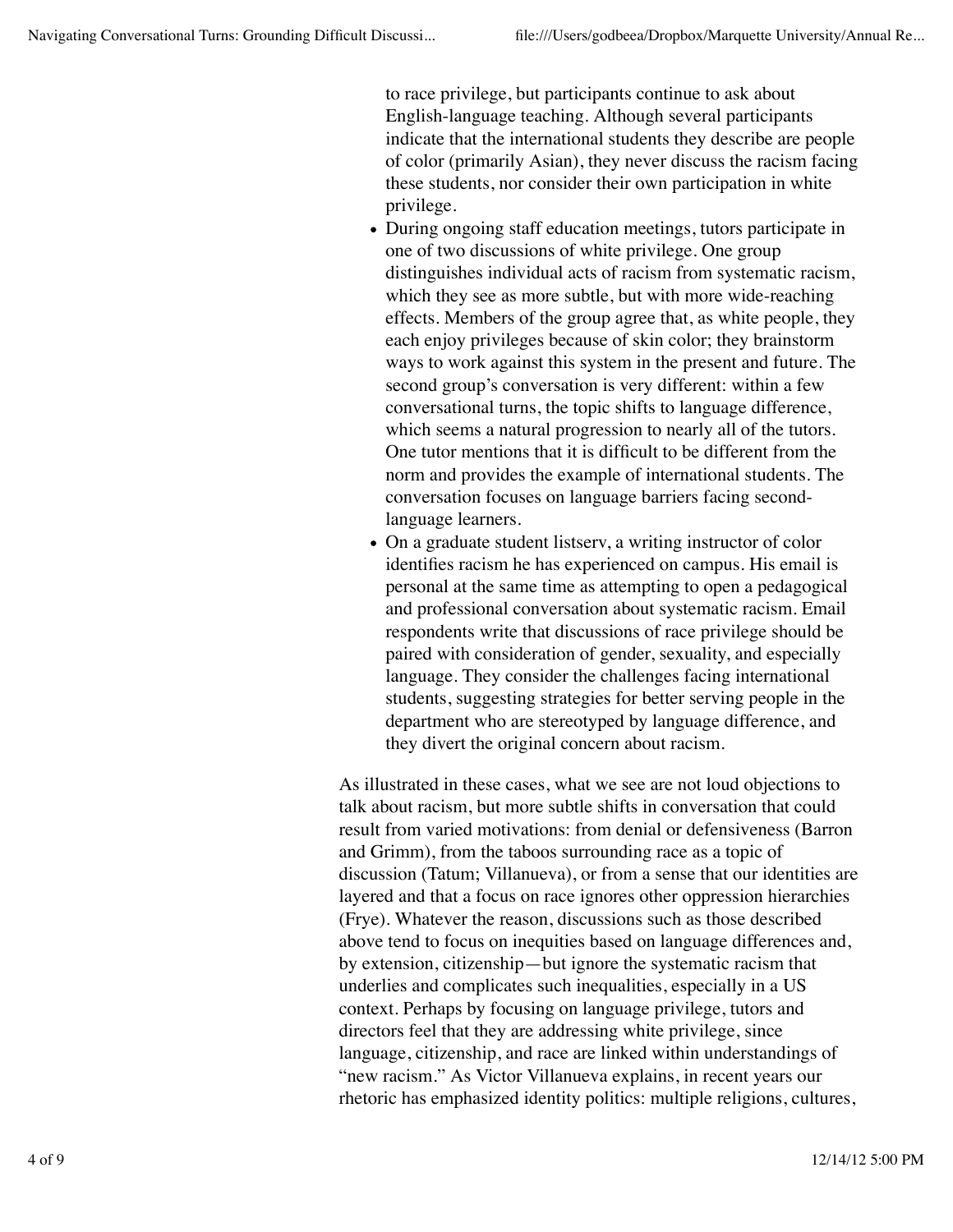ethnicities, and languages (all plurals and broadly conceived). Movements for multiculturalism have promoted a celebration of difference that fails to account for power and privilege. Rather than work against systematic racism, the language of tolerance and diversity presents a value-neutral version of groups getting along. This language shapes the ways we understand oppression, and current rhetoric (tropes from color blindness to plural identities) silences talk about racism.

### **[D]isrupting a system that is engrained in each of us involves discomfort and requires practice.**

When those of us who work in writing centers veer away from talk about racism, we reinforce the common tropes of "color blindness" and "cultural diversity" by default. Talk about language differences and learning, while acknowledging differences and political implications of writing center work, also puts those who are "other" in a position of becoming more like the "us" (with the "us" narrowly defined by language and citizenship as well as race). If we focus on racism in a sustained way, then we have to imagine systematic and institutional change rather than individual language change. We must redefine notions of "us" and the structures that maintain inequity. We believe that this talk matters because it shapes our interactions with each other as well as individual writers in conferences.[2]

### **Starting Points for Disrupting the Pattern**

We see an immediate challenge to our work in writing centers as disrupting the patterns of conversation that elide race for language privilege. As we hold discussions of racism in staff meetings, colloquia, workshops, tutor education courses, and other writing center gatherings, we seek strategies for grounding these conversations and working toward concrete actions that extend the talk. While many teachers note the importance of safe spaces and ground rules for facilitating conversations about race (see, for example, Tatum and Fox), our experiences indicate that these factors are important, but not enough. We feel that we are better able to sustain difficult conversations when the talk is grounded by tangible artifacts, visual representations, storytelling, or research experiences. Through consideration of particular cases or examples, as well as humor and meta-narratives, we are better able to think critically about systematic racism and, we hope, to move beyond talk to problem-solving and concrete efforts toward institutional change. Further, participating in the processes of gathering stories, analyzing representations, and researching our everyday lives can lead to crystallization, awareness through multiple ways of knowing. We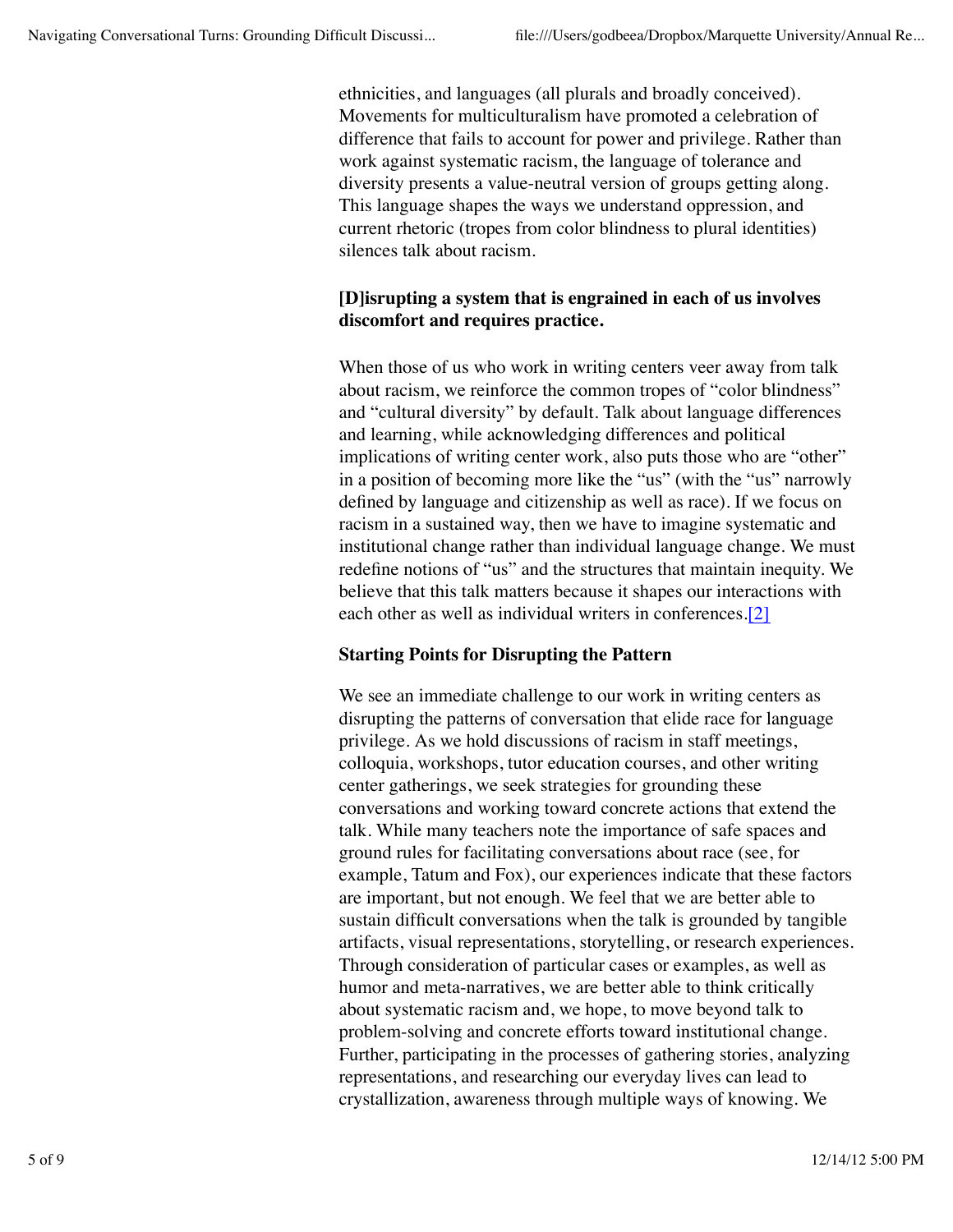believe that the following tactics,[3] which could be used in many workplaces, offer potential for keeping conversations in the writing center focused on racism. While we propose them as useful in formal settings from staff meetings to workshops, we know from experience that "practicing" open conversations in these formal settings prepares us to seize other opportunities in less planned, everyday situations as well.

- **Examine popular culture**. Artifacts (photographs, comics, news clippings, or films) can anchor conversations by situating readings and theory within "real world" contexts. Representations in popular culture (for example, episodes from *The Daily Show*, *Scrubs*, or *Futurama*) call attention to systematic racism in humorous and accessible ways.
- **Look at local artifacts**. Our local writing center publications and campus promotional materials (from recruitment flyers and student handbooks to websites and even songs) represent race, particularly when defining community membership.
- **Review visual representations**. Review of news images, magazine covers, websites, advertisements, greeting cards, picture books, and other visual rhetoric may literally illustrate systematic racism in a way that words cannot.
- **Tell personal stories**. What stories do you have to tell about the role of race in your life? Eliciting and sharing personal narratives can bring the topic close to home and help people involved in the conversation identify systematic racism in intimate and immediate terms.
- **Interview others**. To put one's stories and life history in relation to others', participants might interview other writers about their experiences with race.
- **Become ethnographers**. Ethnographic or observational researchers strive to make the familiar strange. Field research can help us to move stories beyond individual experiences and to identify how race shapes and organizes our everyday lives.
- **Record conferences**. Video or audiotapes of tutorials can help us step back to see how race consciously and unconsciously shapes our one-on-one interactions with others.
- **Reflect, and reflect again**. Meta-narratives and meta-talk provide the means to identify conversational turns, to unpack assumptions, and to name tensions. Turn to the topic in future staff meetings; take the conversation onto a staff wiki, blog, or journal; or find other ways to continue talking through this difficult topic openly and honestly.

Remembering that the "workshop is not the work" (or that activism must involve more than talk), we also believe that conversations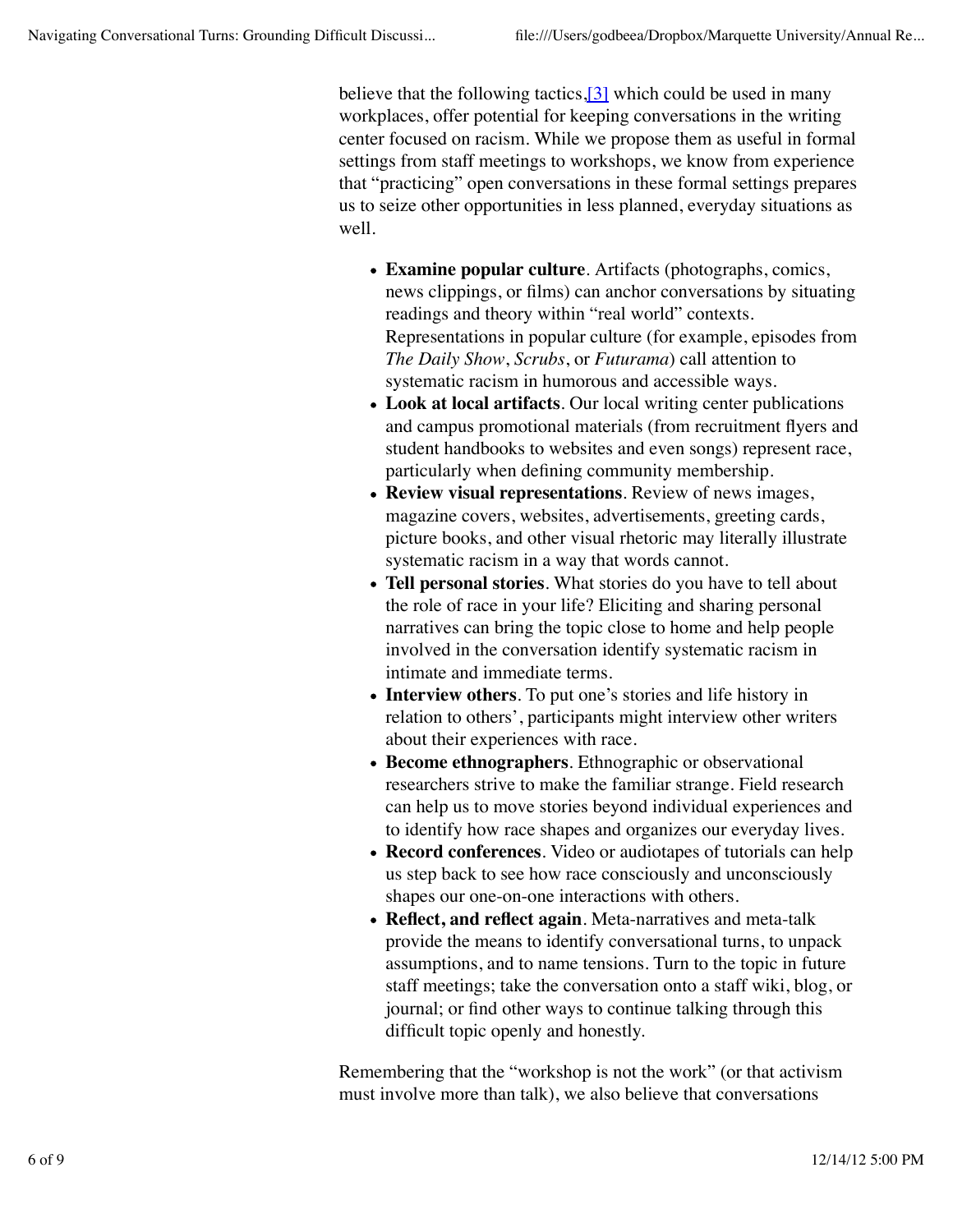should continue beyond staff meetings and be carried into partnerships with allies across campus. It is important to remember that disrupting a system that is engrained in each of us involves discomfort and requires practice. Consciously and deliberately pursuing change may seem difficult at first, but with sustained practice, will become routine. To continue the work of antiracism, we encourage you to find allies in your local center, your regional writing centers organization, and in the International Writing Centers Association. If you are not sure who are allies on your campus, start by seeking your Office of Multicultural or Diversity Affairs. Both the Midwest Writing Centers Association (MWCA) and the International Writing Centers Association (IWCA) have special interest groups on antiracist activism, and there is discussion listserv at http://www.writing.ku.edu/WCActivism/. (Just click to join.) We recognize we have much to learn about engaging in the difficult discussions we see necessary for enacting meaningful change. We want to work together to sustain conversations that recognize not only difference and diversity but also power and privilege. Working together, we can begin to dismantle systematic racism. After all, as Geller et al. remind us: "When we make the choice to notice, mourn, and struggle against racism in our individual and professional lives, we are not alone"  $(87)$ .

#### **Notes**

[1]The discussions we have participated in have focused on experiences of racism within the United States, so assumptions about language difference are also within an American context.

[2]While our current research is focused on conversations among staff members (tutors, directors, and other writing center professionals), we are equally interested in conversations within one-on-one conferences and would be excited to see research into conferencing itself.

[3]Paula Mathieu in Tactics of Hope: The Public Turn in English Composition (2005) distinguishes between tactics and strategies. Drawing on Michel de Certeau, she describes "strategies as calculated action that emanate from and depend upon 'proper' (as in propertied) spaces," whereas "to act tactically means to 'take advantage of opportunities and depend upon them'" (16). We see these starting points as tactics, to be used when opportunities arise, within the larger strategies of analysis, storytelling, and researching for more critical conversations on race and racism.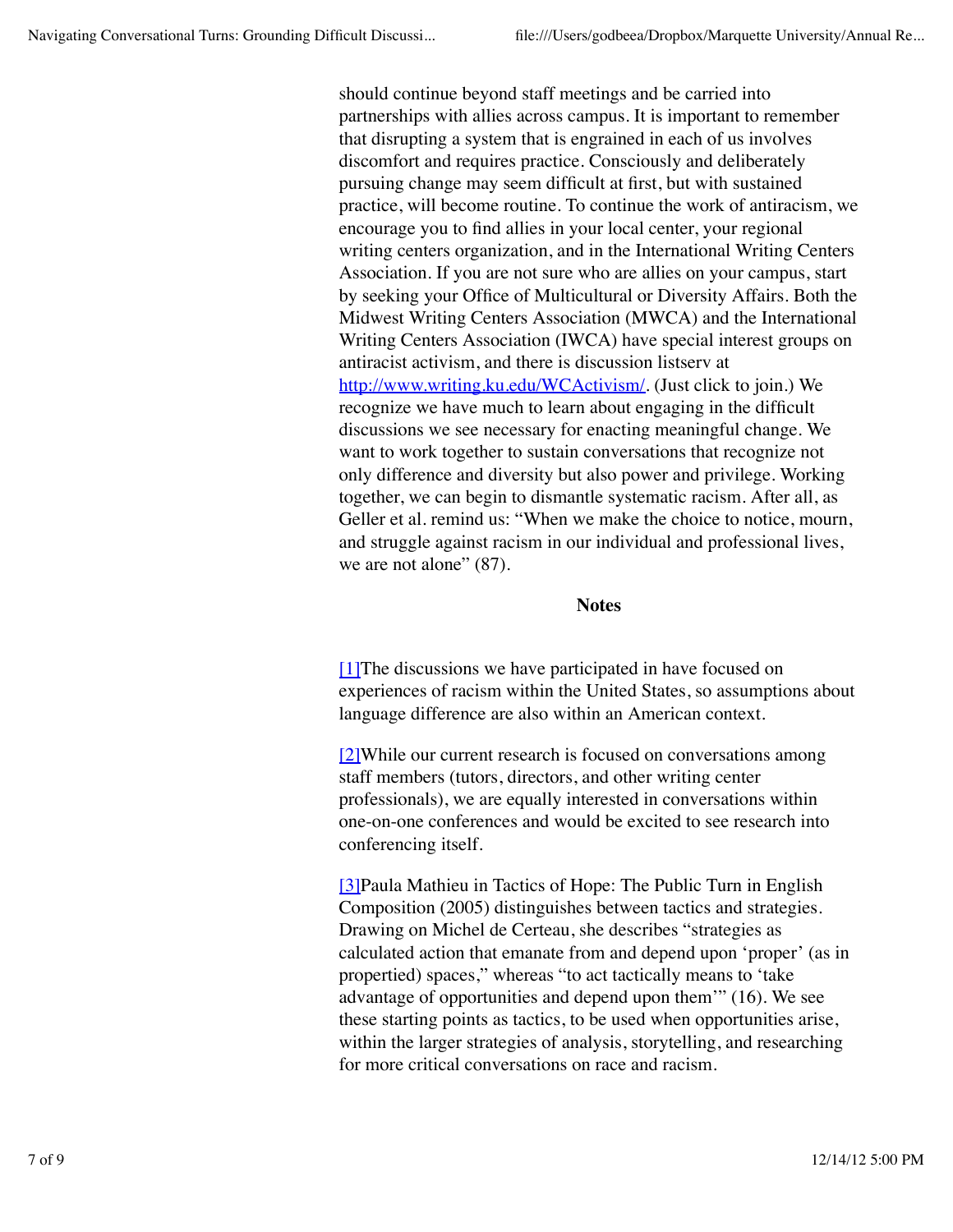### **Works Cited**

Barron, Nancy, and Nancy Grimm. "Addressing Racial Diversity in a Writing Center: Stories and Lessons from Two Beginners." *Writing Center Journal* 22.2 (2002): 55-83.

Fox, Helen. *"When Race Breaks Out": Conversations about Race and Racism in College Composition Classrooms*. New York: Peter Lang, 2001.

Frye, Marilyn. "Oppression." *The Politics of Reality*. Trumansburg, NY: Crossing P, 1983.

Geller, Anne Ellen, Michele Eodice, Frankie Condon, Meg Carroll, and Elizabeth H. Boquet. *The Everyday Writing Center: A Community of Practice*. Logan, UT: Utah State UP, 2007.

McIntosh, Peggy. "White Privilege: Unpacking the Invisible Knapsack." *White Privilege: Essential Readings on the Other Sides of Racism*. Ed. Paula S. Rothenberg. New York: Worth Publishers, 2005. 109-113.

Mathieu, Paula. *Tactics of Hope: The Public Turn in English Composition*. Portsmouth, NH: Heinemann, 2005.

Sunstein, Bonnie S. "Moveable Feasts, Liminal Spaces: Writing Centers and the State of In-Betweeness." *Writing Center Journal* 18.2 (1998): 7-26.

Tatum, Beverly Daniel. "Talking about Race, Learning about Racism: The Application of Racial Identity Development Theory in the Classroom." *Harvard Educational Review* 62.1 (1992): 1-24.

Villanueva, Victor. "Blind: Talking about the New Racism." *Writing Center Journal* 26.1 (2006): 3-19.

\_\_\_\_\_\_\_\_\_\_\_\_\_\_\_\_\_\_\_\_

\_\_\_\_\_\_\_\_\_\_\_\_\_\_\_\_\_\_\_\_

Portrait of Sarah Dees Sarah Dees Sarah Dees is a graduate student in the department of Religious Studies at the University of Iowa.